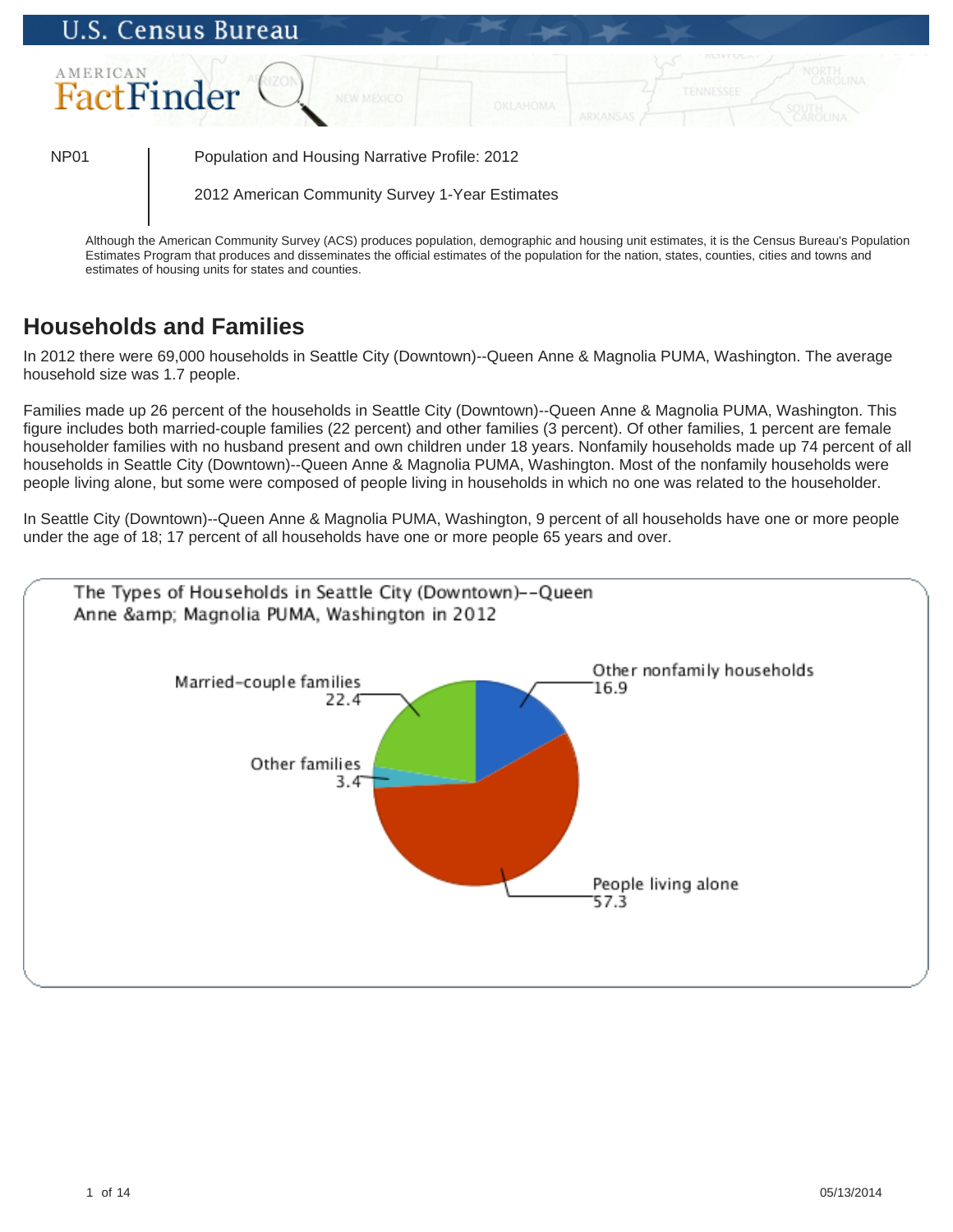| Population 15 years and over  | Males | Females |
|-------------------------------|-------|---------|
| Never married                 | 56.6  | 50.4    |
| Now married, except separated | 29.7  | 31.8    |
| Separated                     | 0.2   | 0.9     |
| Widowed                       | 1.4   | 4.5     |
| <b>Divorced</b>               | 12.2  | 12.4    |

This section not available due to insufficient data

#### **Nativity and Foreign Born**

Eighty-four percent of the people living in Seattle City (Downtown)--Queen Anne & Magnolia PUMA, Washington in 2012 were native residents of the United States. Thirty-one percent of these residents were living in the state in which they were born.

Sixteen percent of the people living in Seattle City (Downtown)--Queen Anne & Magnolia PUMA, Washington in 2012 were foreign born. Of the foreign born population, 54 percent were naturalized U.S. citizens, and 90 percent entered the country before the year 2010. Ten percent of the foreign born entered the country in 2010 or later.

Foreign born residents of Seattle City (Downtown)--Queen Anne & Magnolia PUMA, Washington come from different parts of the world.

#### **Language**

Among people at least five years old living in Seattle City (Downtown)--Queen Anne & Magnolia PUMA, Washington in 2012, 18 percent spoke a language other than English at home. Of those speaking a language other than English at home, 20 percent spoke Spanish and 80 percent spoke some other language; 31 percent reported that they did not speak English "very well."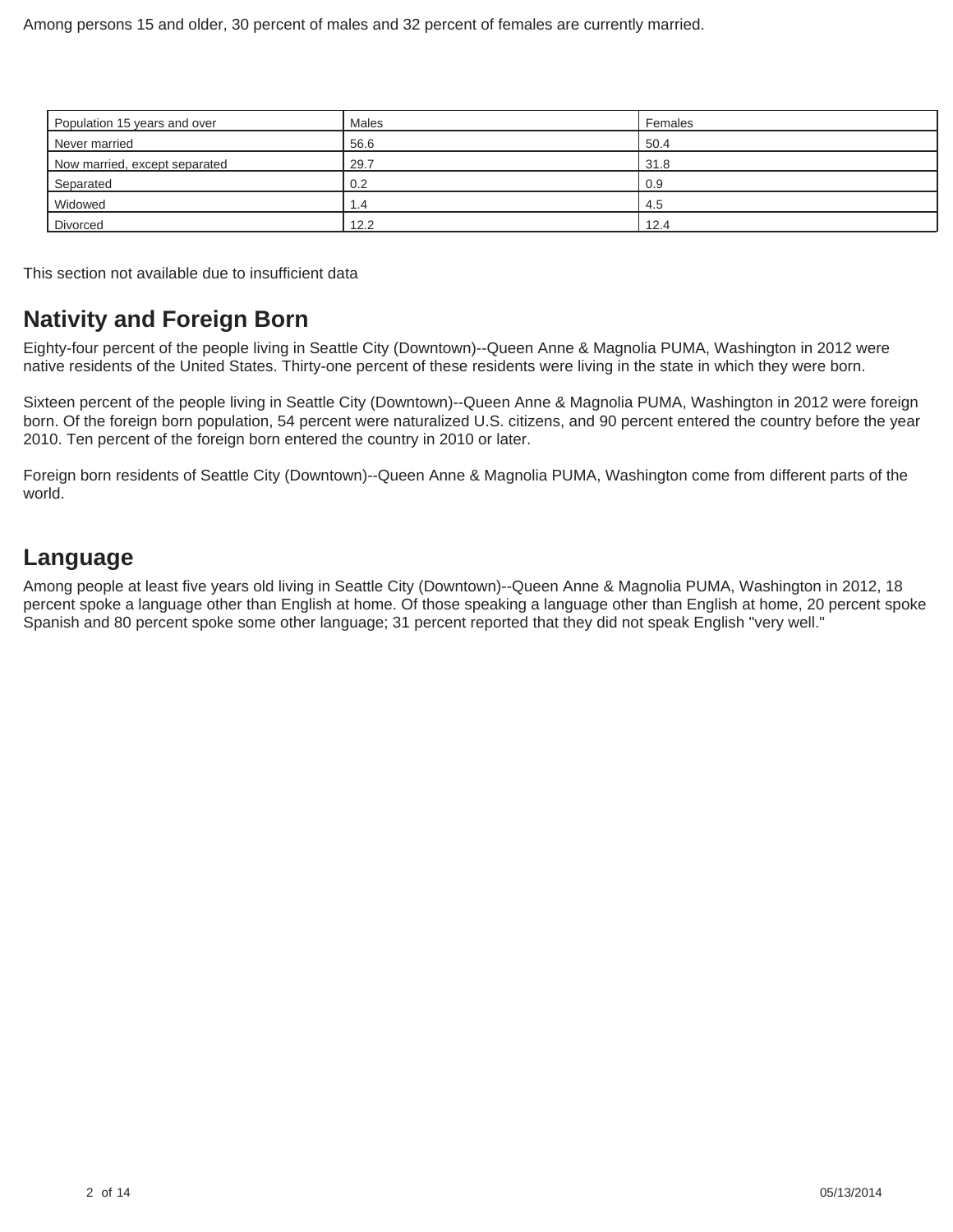

#### **Geographic Mobility**

In 2012, 70 percent of the people at least one year old living in Seattle City (Downtown)--Queen Anne & Magnolia PUMA, Washington were living in the same residence one year earlier.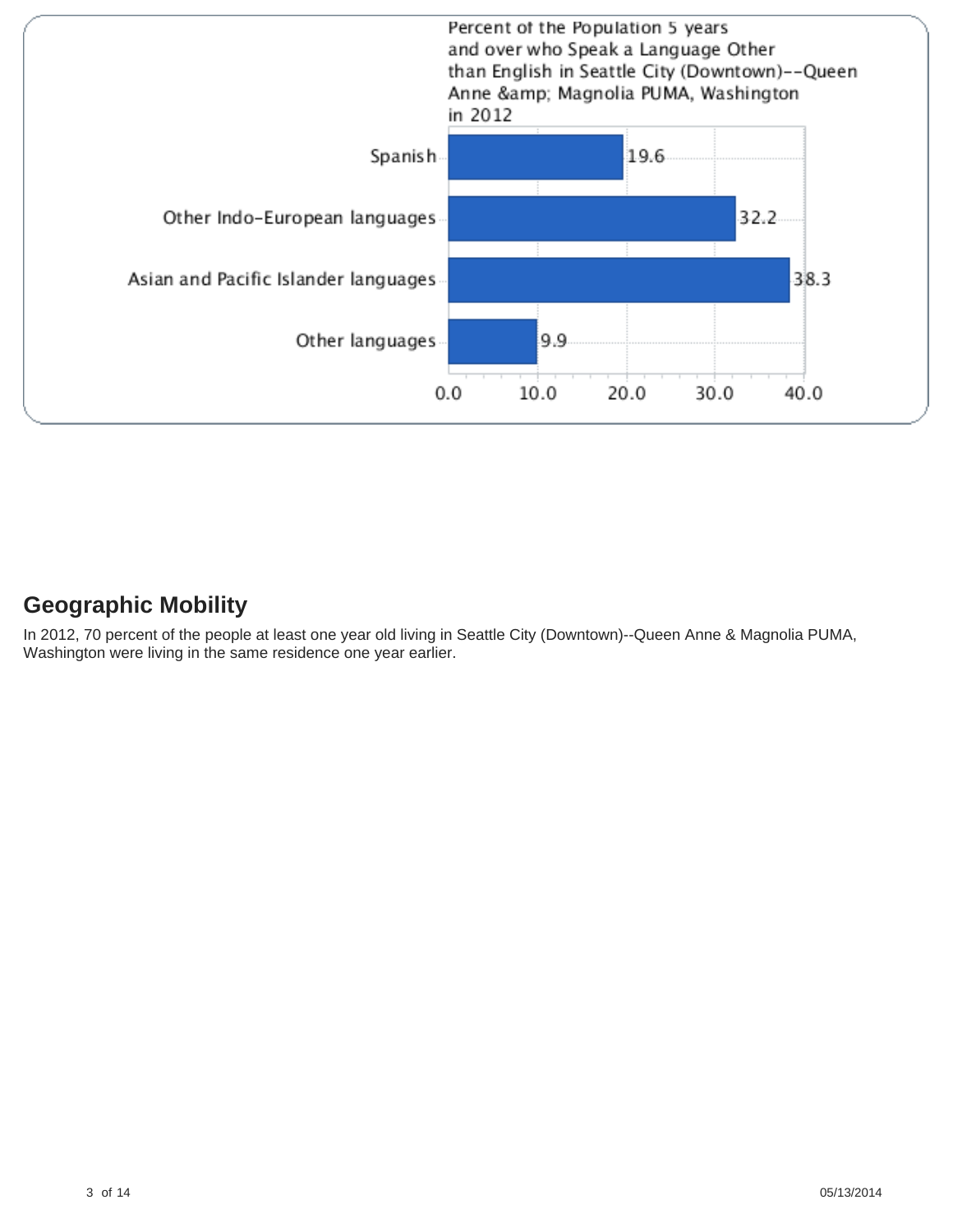

# **Education**

In 2012, 9 percent of people 25 years and over had a high school diploma or equivalency and 61 percent had a bachelor's degree or higher. Four percent were dropouts; they were not enrolled in school and had not graduated from high school.

The total school enrollment in Seattle City (Downtown)--Queen Anne & Magnolia PUMA, Washington was 23,000 in 2012. Nursery school and kindergarten enrollment was 1,600 and elementary or high school enrollment was 5,800 children. College or graduate school enrollment was 16,000.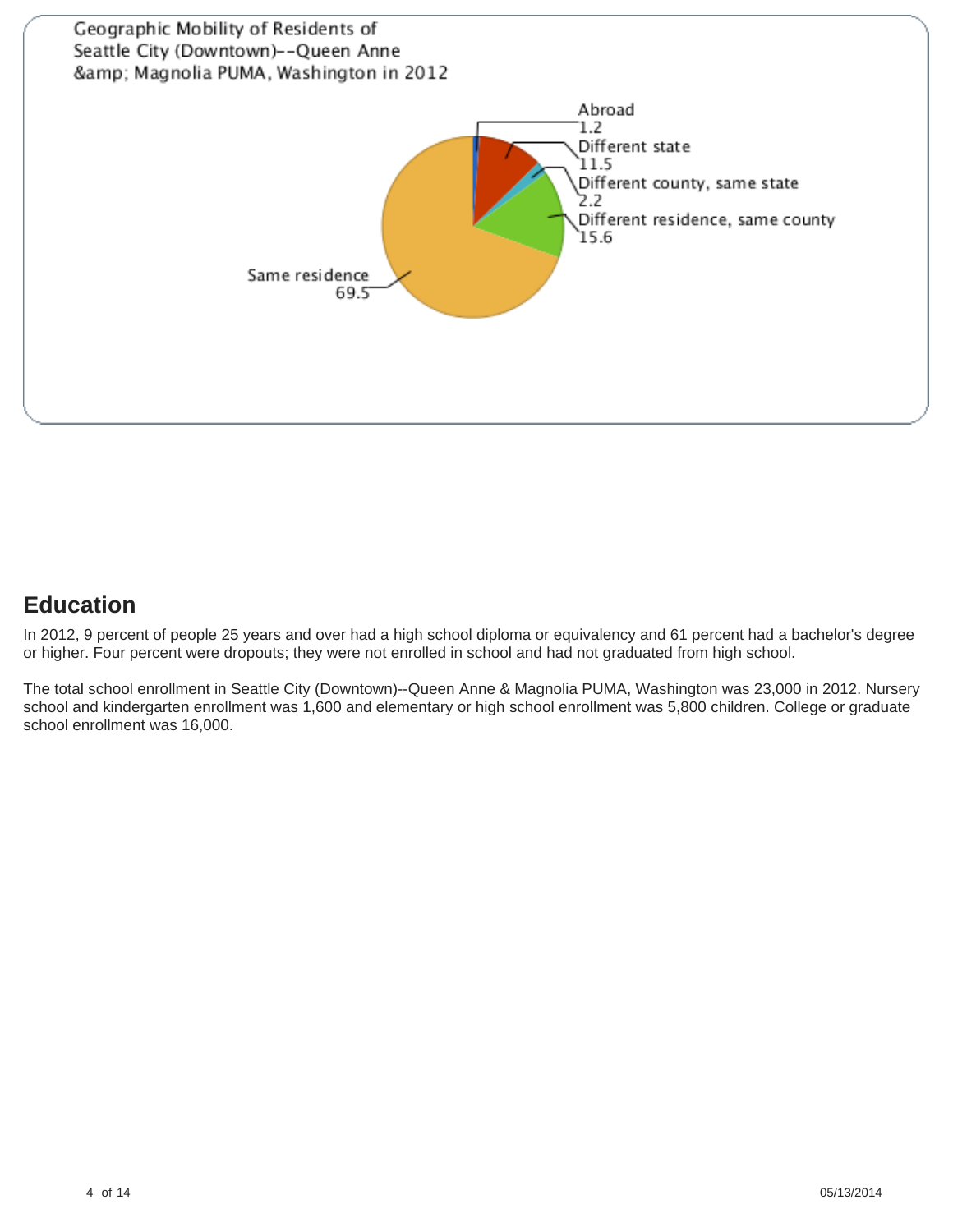

#### **Disability**

In Seattle City (Downtown)--Queen Anne & Magnolia PUMA, Washington, among the civilian noninstitutionalized population in 2012, 12 percent reported a disability. The likelihood of having a disability varied by age - from 1 percent of people under 18 years old, to 9 percent of people 18 to 64 years old, and to 35 percent of those 65 and over.

# **Employment Status and Type of Employer**

In Seattle City (Downtown)--Queen Anne & Magnolia PUMA, Washington, 70 percent of the population 16 and over were employed; 27 percent were not currently in the labor force.

Eighty-four percent of the people employed were private wage and salary workers; 10 percent were federal, state, or local government workers; and 6 percent were self-employed in their own (not incorporated) business.

| <b>Class of worker</b>                        | Number | Percent |
|-----------------------------------------------|--------|---------|
| Private wage and salary workers               | 65.561 | 84.1    |
| Federal, state, or local government workers   | 7.943  | 10.2    |
| Self-employed workers in own not incorporated | 4.431  | 5.7     |
| business                                      |        |         |

#### **Industries**

In 2012,the civilian employed population 16 years and older in Seattle City (Downtown)--Queen Anne & Magnolia PUMA, Washington worked in the following industries: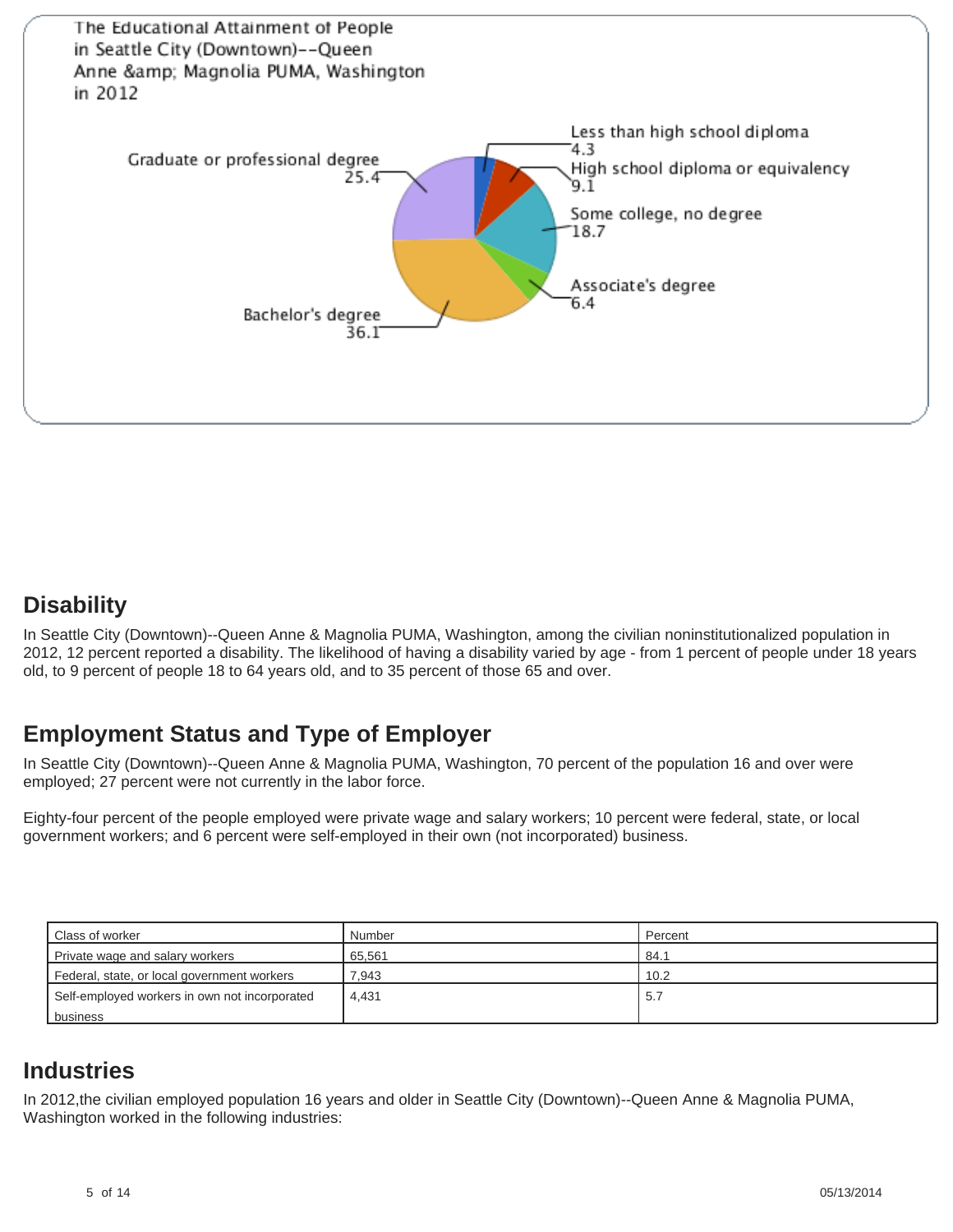

# **Occupations**

Occupations for the civilian employed population 16 years and over in Seattle City (Downtown)--Queen Anne & Magnolia PUMA, Washington in 2012:

| Civilian employed population 16 years and over                  | Number | Percent |
|-----------------------------------------------------------------|--------|---------|
| Management, business, science, and arts<br>occupations          | 46,351 | 59.4    |
| Service occupations                                             | 11,551 | 14.8    |
| Sales and office occupations                                    | 16,118 | 20.7    |
| Natural resources, construction, and maintenance<br>occupations | 1,239  | 1.6     |
| Production, transportation, and material moving<br>occupations  | 2,718  | 3.5     |

# **Commuting to Work**

Thirty-eight percent of Seattle City (Downtown)--Queen Anne & Magnolia PUMA, Washington workers drove to work alone in 2012, and 4 percent carpooled. Among those who commuted to work, it took them on average 22 minutes to get to work.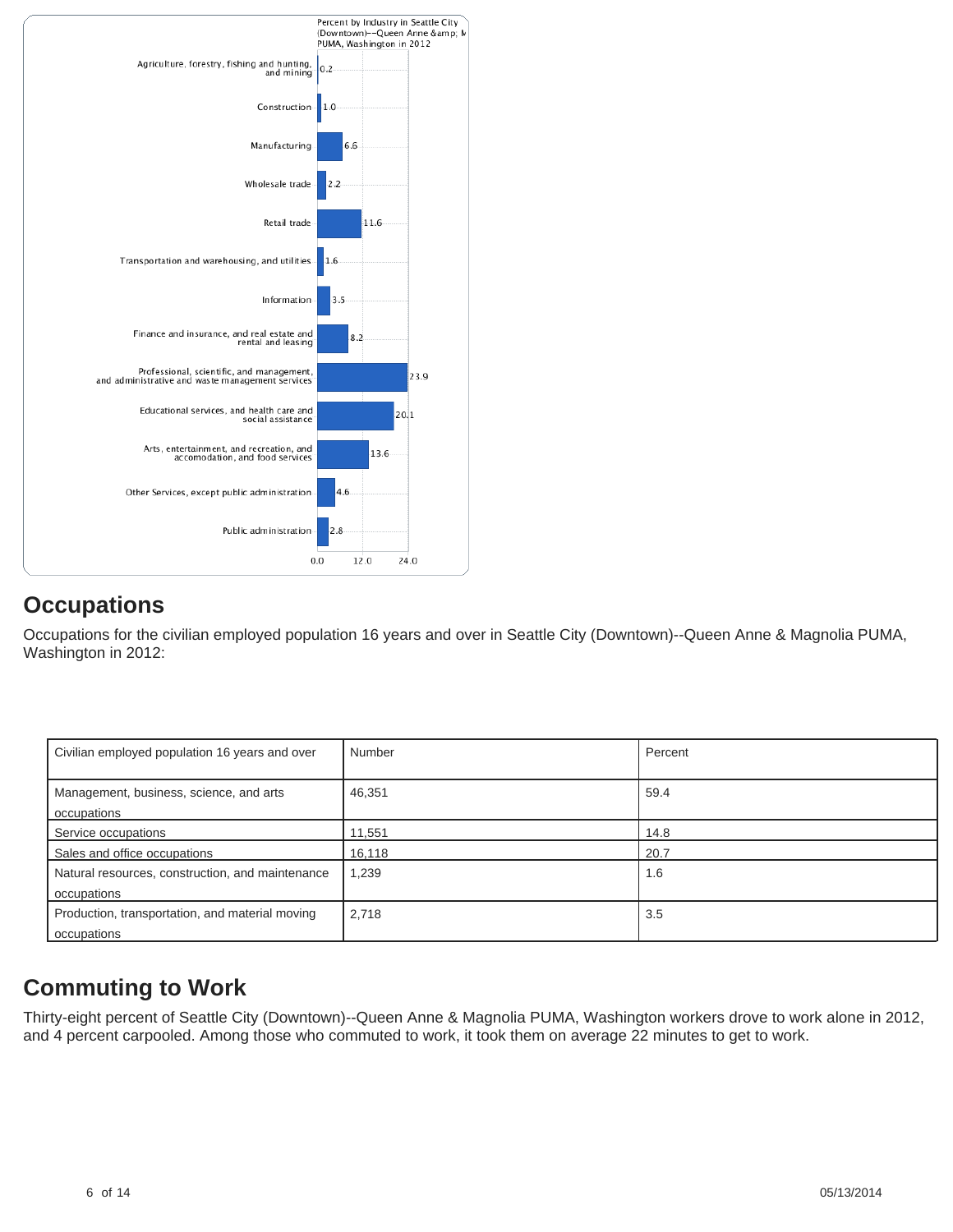

#### **Income**

The median income of households in Seattle City (Downtown)--Queen Anne & Magnolia PUMA, Washington was \$61,326. Fourteen percent of households had income below \$15,000 a year and 12 percent had income over \$150,000 or more.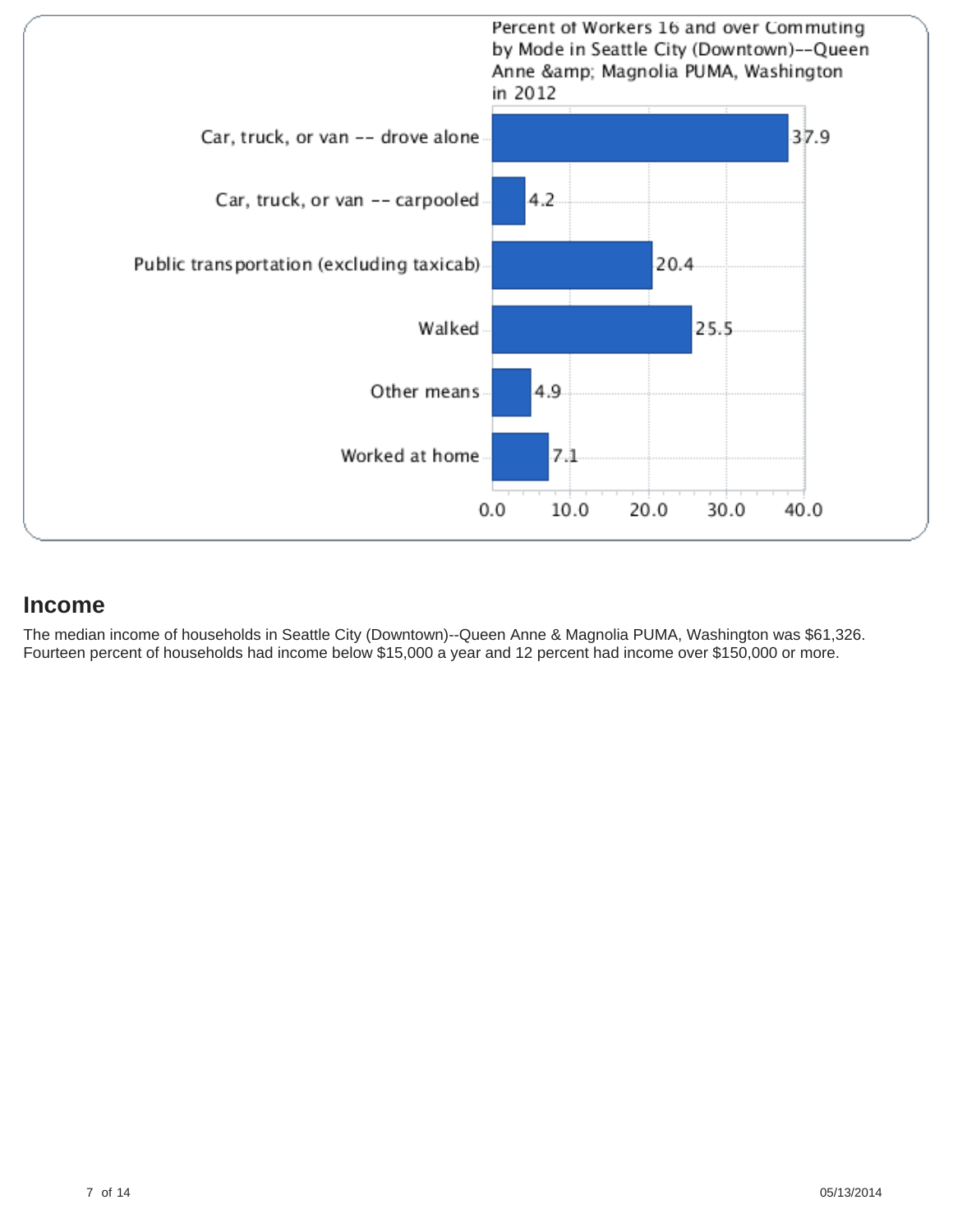

Eighty-one percent of the households received earnings and 10 percent received retirement income other than Social Security. Eighteen percent of the households received Social Security. The average income from Social Security was \$18,842. These income sources are not mutually exclusive; that is, some households received income from more than one source.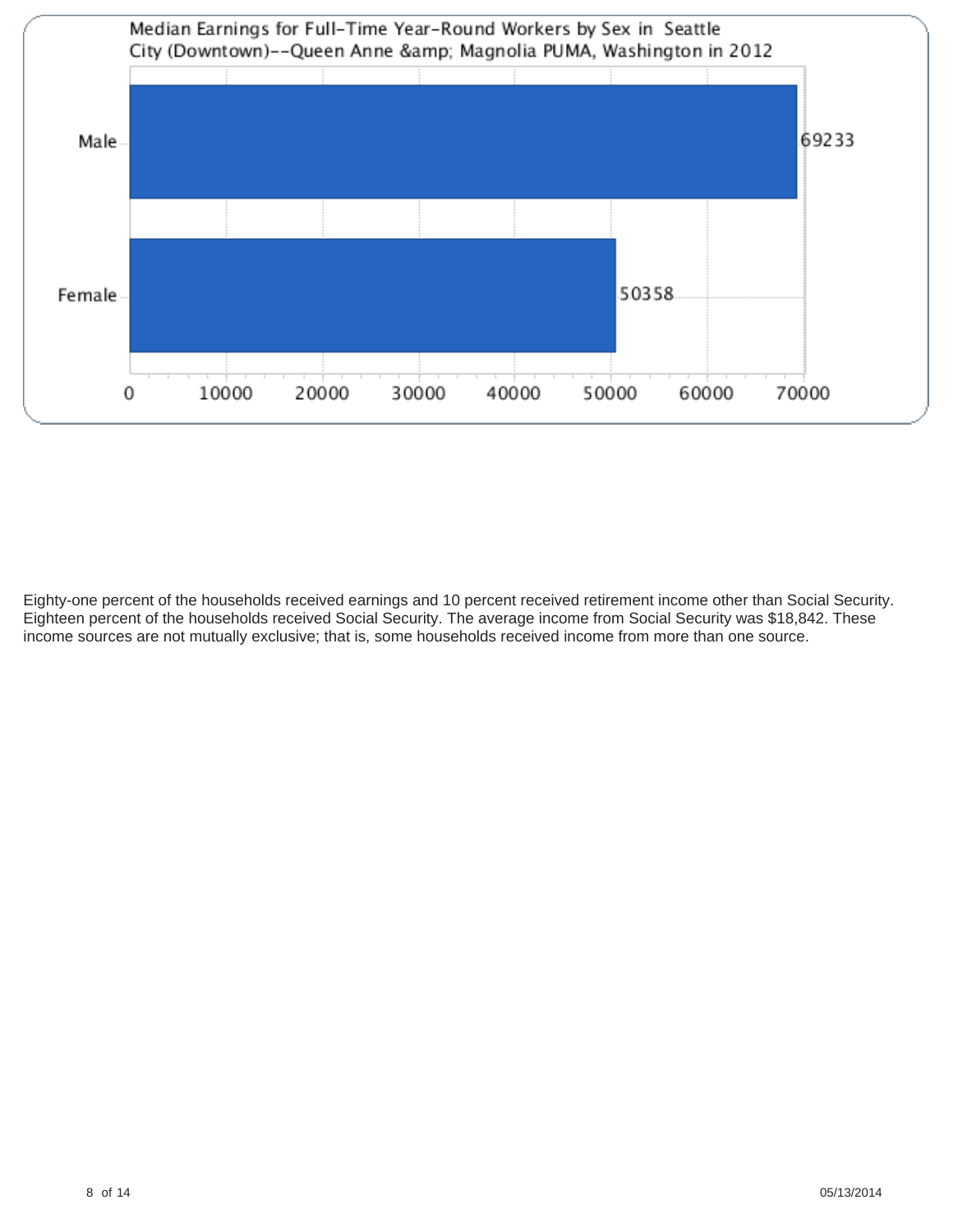

### **Poverty and Participation in Government Programs**

In 2012, 14 percent of people were in poverty. Twenty-one percent of related children under 18 were below the poverty level, compared with 12 percent of people 65 years old and over. Six percent of all families and 13 percent of families with a female householder and no husband present had incomes below the poverty level.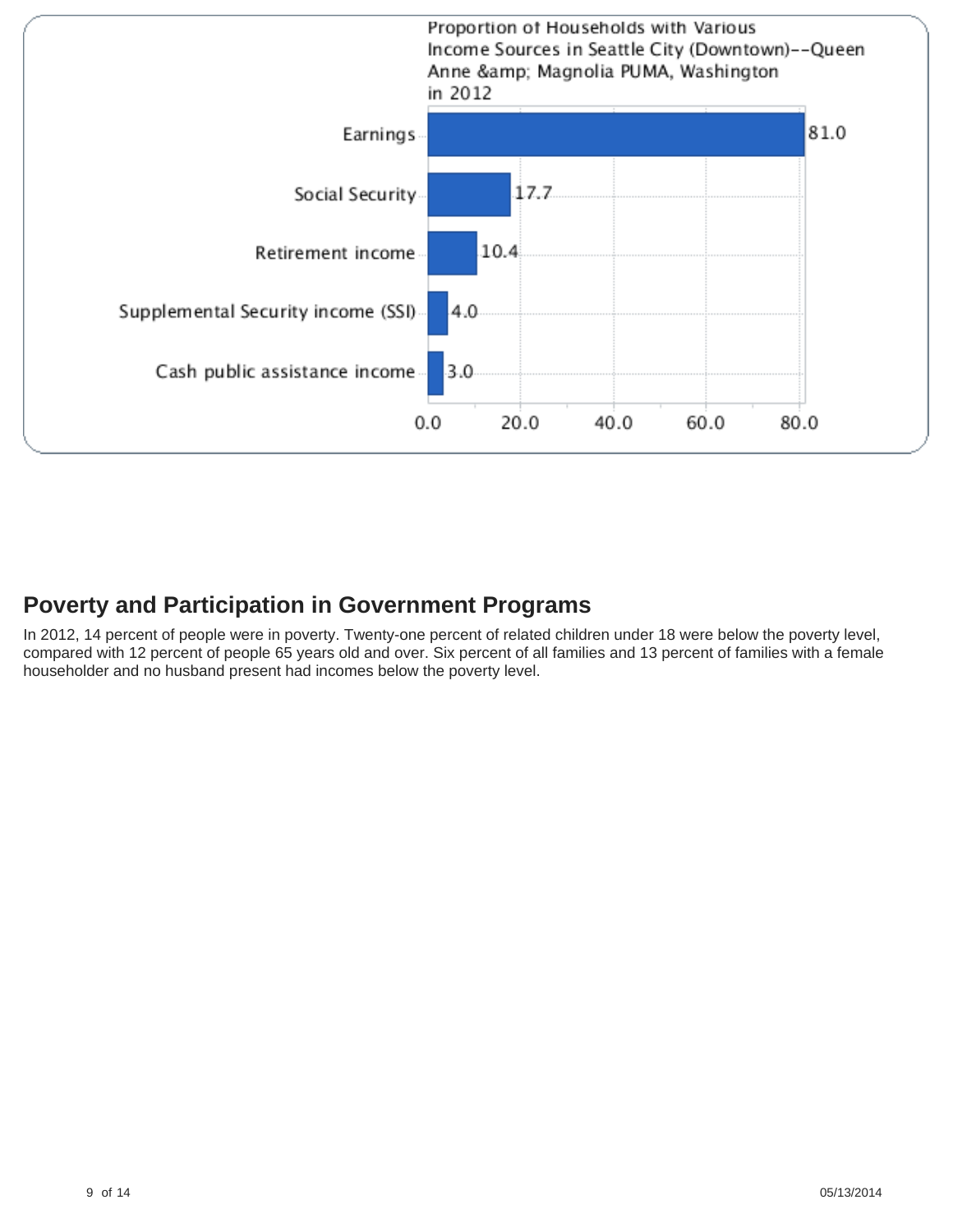

#### **Health Insurance**

Among the civilian noninstitutionalized population in Seattle City (Downtown)--Queen Anne & Magnolia PUMA, Washington in 2012, 91 percent had health insurance coverage and 9 percent did not have health insurance coverage. For those under 18 years of age, 3 percent had no health insurance coverage. The civilian noninstitutionalized population had both private and public health insurance, with 80 percent having private coverage and 21 percent having public coverage.

# **Population**

In 2012, Seattle City (Downtown)--Queen Anne & Magnolia PUMA, Washington had a total population of 122,000 - 60,000 (49 percent) females and 62,000 (51 percent) males. The median age was 35.2 years. Nine percent of the population was under 18 years and 13 percent was 65 years and older.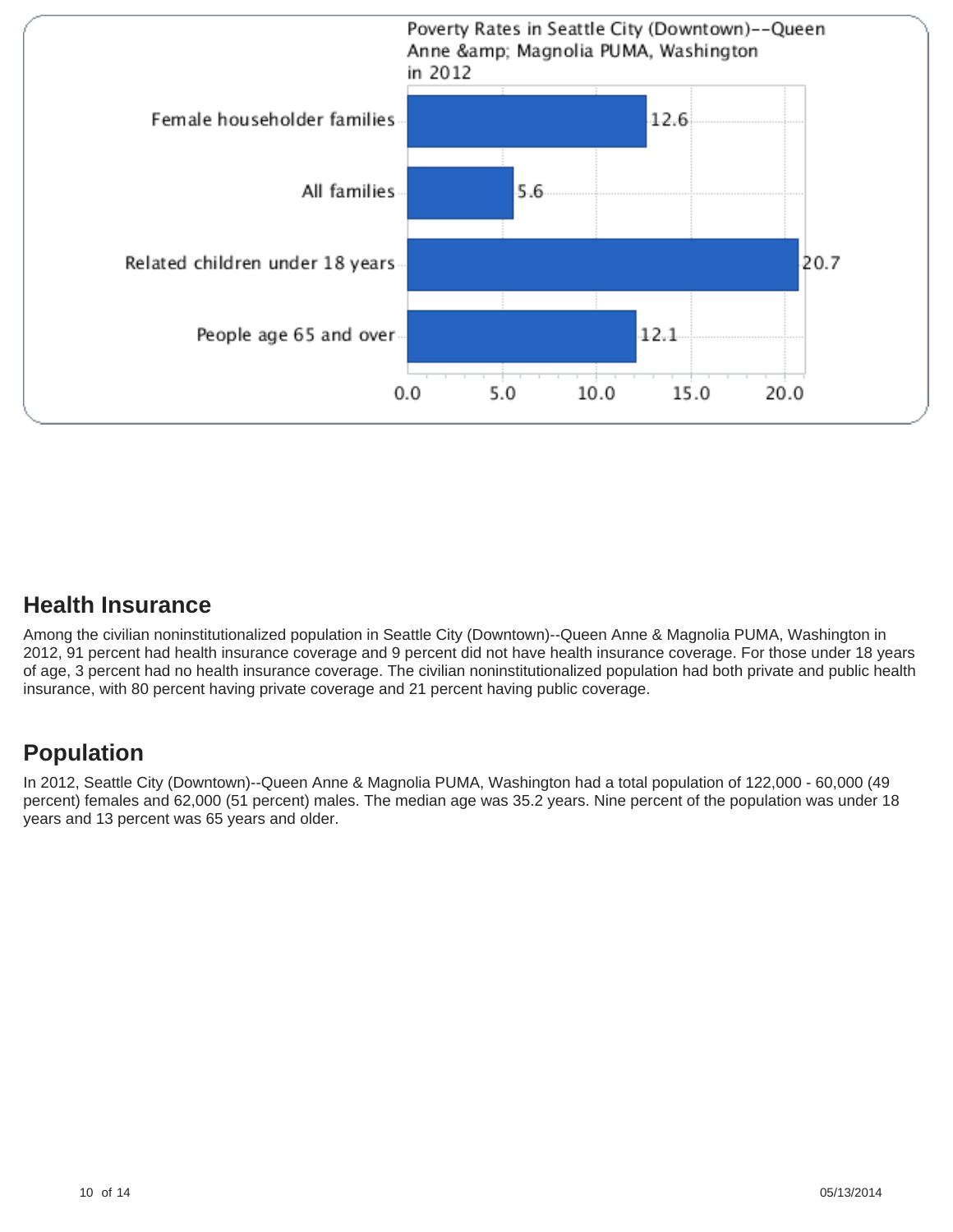

For people reporting one race alone, 80 percent were White; 5 percent were Black or African American; 1 percent were American Indian and Alaska Native; 12 percent were Asian; less than 0.5 percent were Native Hawaiian and Other Pacific Islander, and 2 percent were Some other race. Four percent reported Two or more races. Five percent of the people in Seattle City (Downtown)-- Queen Anne & Magnolia PUMA, Washington were Hispanic. Seventy-four percent of the people in Seattle City (Downtown)--Queen Anne & Magnolia PUMA, Washington were White non-Hispanic. People of Hispanic origin may be of any race.

# **Housing Characteristics**

In 2012, Seattle City (Downtown)--Queen Anne & Magnolia PUMA, Washington had a total of 75,000 housing units, 7 percent of which were vacant. Of the total housing units, 20 percent were in single-unit structures, 80 percent were in multi-unit structures, and less than 0.5 percent were mobile homes. Thirty-two percent of the housing units were built since 1990.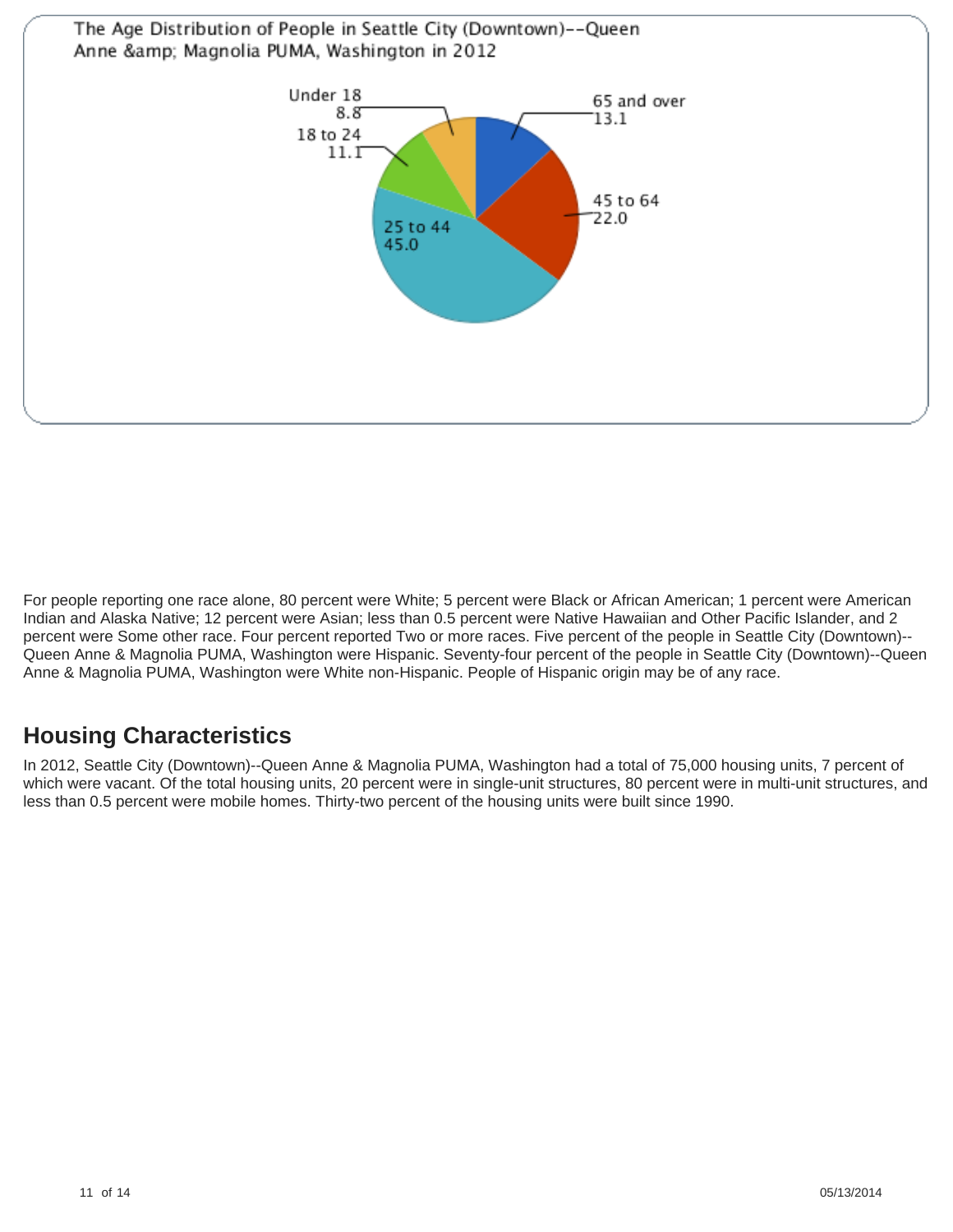

The median number of rooms in all housing units in Seattle City (Downtown)--Queen Anne & Magnolia PUMA, Washington is 3. Of these housing units, 16 percent have three or more bedrooms.

# **Occupied Housing Unit Characteristics**

In 2012, Seattle City (Downtown)--Queen Anne & Magnolia PUMA, Washington had 69,000 occupied housing units - 19,000 (28 percent) owner occupied and 50,000 (72 percent) renter occupied. Eighty-six percent of householders of these units had moved in since 2000. (X) percent of the owner occupied units had a mortgage. Four percent of the households did not have telephone service. Twenty-seven percent had no vehicles available and another 4 percent had three or more.

Homes in Seattle City (Downtown)--Queen Anne & Magnolia PUMA, Washington were heated in the following ways: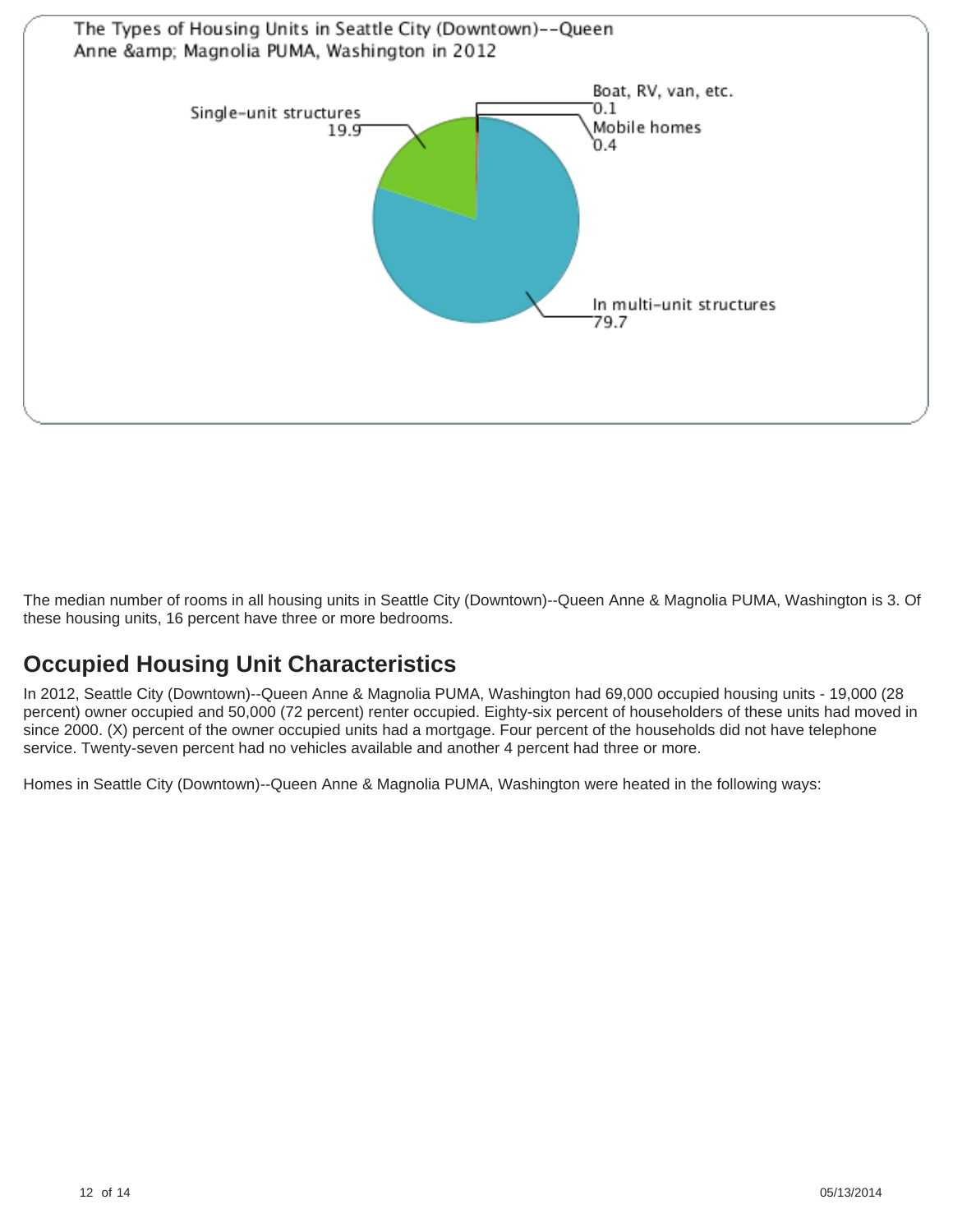

+this category includes utility, bottled, tank, or LP gas

#### **Housing Costs**

The median monthly housing costs for mortgaged owners was \$2,468, nonmortgaged owners \$827, and renters \$1,096. Fortypercent of owners with mortgages, 20 percent of owners without mortgages, and 44 percent of renters in Seattle City (Downtown)-- Queen Anne & Magnolia PUMA, Washington spent 30 percent or more of household income on housing.